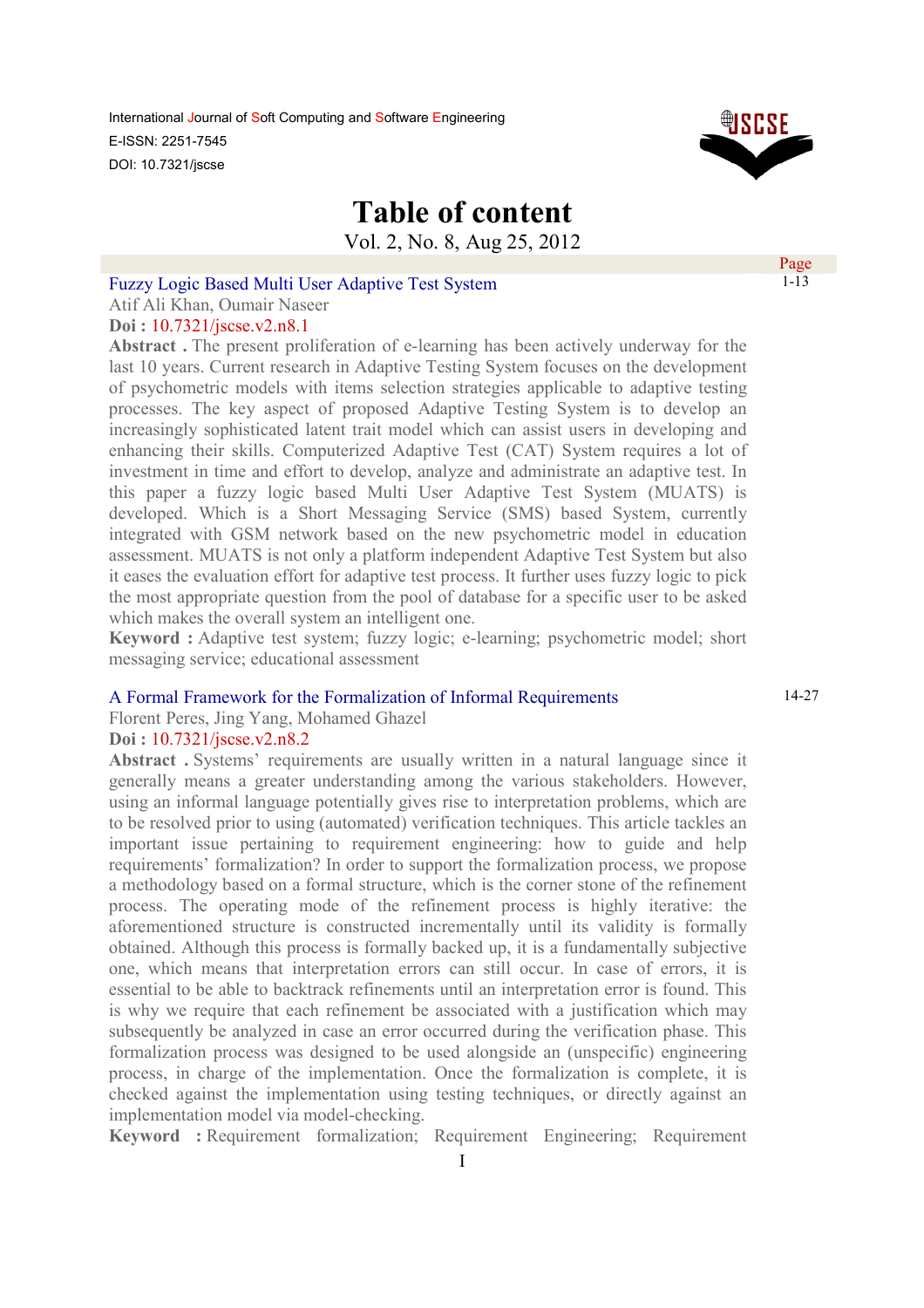refinement; Requirement traceability

#### Long Term Energy Demand Forecasting based on Hybrid, Optimization: Comparative **Study** 28-36

Wahab Musa, Ku Ruhana Ku-Mahamud, Azman Yasin **Doi :** 10.7321/jscse.v2.n8.3

Abstract. The objective of this research is to develop a long term energy demand forecasting model that used hybrid optimization. To accomplish this goal, a hybrid algorithm that combined a genetic algorithm and a local search algorithm method has been developed to overcome premature convergence. Model performances of hybrid algorithm were compared with former single algorithm model in estimating parameter values of an objective function to measure the goodness-of-fit between the observed data and simulated results. Averages error between two models was adopt to select the proper model for future projection of energy demand.

**Keyword :** Energy demand forecasting ; Hybrid algorithm ; Optimization

### Analysis of a two echelon Queueing-service system by considering Speed-Quality tradeoff in service

Ata G.zare, Alireza Haji, Farshid Jamali

### **Doi :** 10.7321/jscse.v2.n8.4

**Abstract .** In this paper we study a two-echelon system including a vendor and a service provider in customer-intensive services which introduced by Anand et al. (2011). Customers wish for high quality of service, which leads to longer service time for the service-provider. In the other hand, longer service times can cause to longer waiting time which is not desired for customers. So, tradeoff between service rate and quality of service/or product is critical. The market demand is according to Poisson process. The vendor will immediately send the order to the service-provider which works as a M/M/1 production system. The transportation time between the serviceprovider and vendor controlled by the service-provider, and is assumed to be deterministic and constant. Each customer has a different waiting cost per unit time and different expected value from a product or service; therefore, they decide whether to join the system or not based on the service value, price and expected waiting cost. We derive the speed quality equilibrium of the system as well as the optimal service rate and maximum demand attraction. Furthermore, we investigate the best policy of the system including optimal transportation time, price and service rate. We show that the optimal transportation time is independent from Degree of customer-intensity  $(\alpha)$  of the service. Also, the equilibrium price will cause classifying the market, namely "market base" for small values of  $\alpha$ , and "individual base" for high values of  $\alpha$ . Unlike in the "market base", losing the much market share is not undesirable in the "individual base".

**Keyword :** speed-quality equilibrium, two-echelon system, service value, demands attraction

#### Words ordering and corresponding verb-subject agreements in English-Arabic machine translation: Hybrid-based approach 49-60



37-48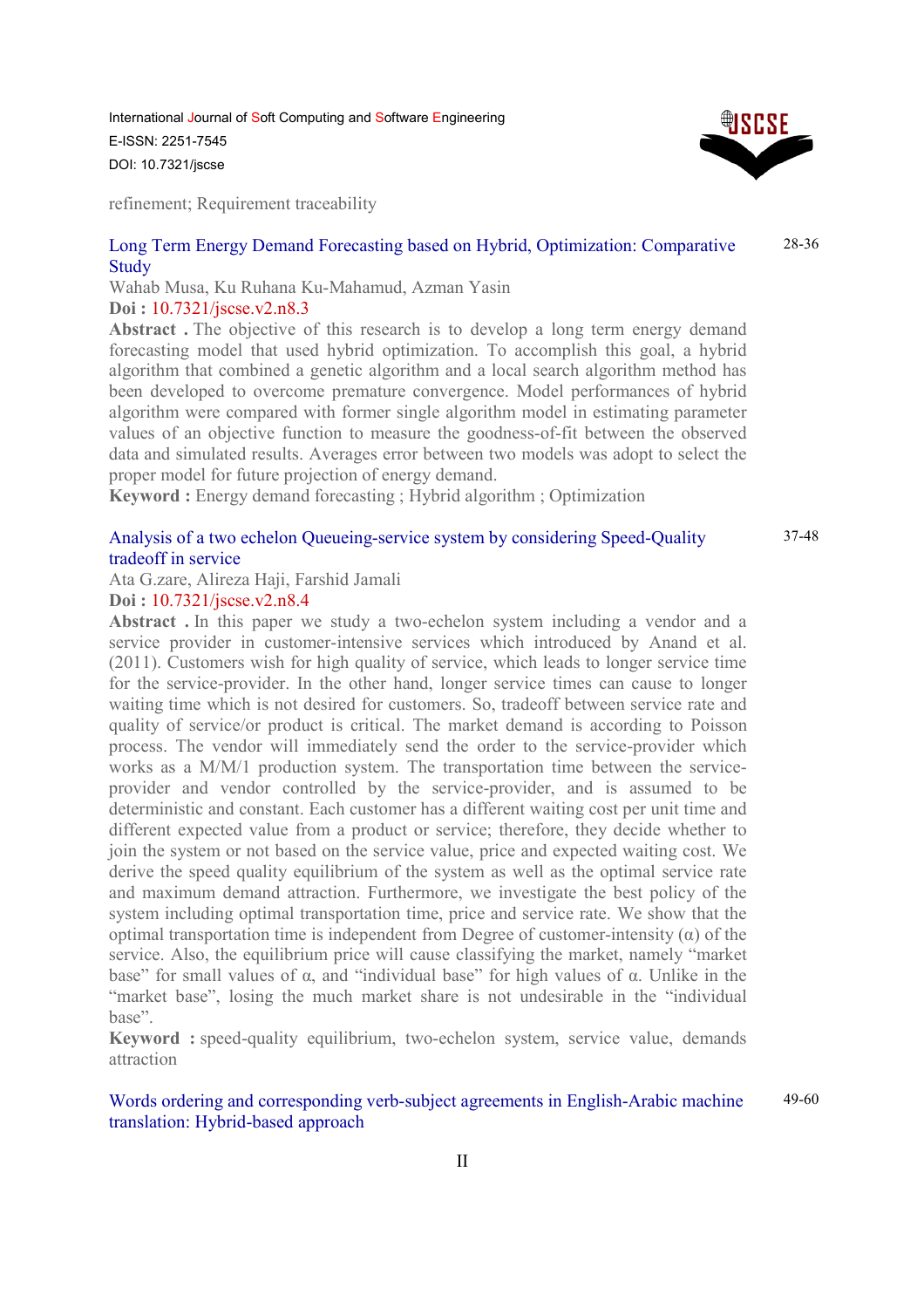

Mohammed Abu Shquier, Omer Abu Shqeer **Doi :** 10.7321/jscse.v2.n8.5

**Abstract .** Recently Machine Translation (MT) has become a testing ground for many ideas in artificial intelligence (AI) as well as linguistics. Word ordering plays an important role in the translation process between languages. This research is attempting to examine the implications of using verb subject object (VSO) and subject verb object (SVO) words order on the agreement requirements in MT. Approach: The main objective of this research is to develop a hybrid-based MT (EA-HBMT) to improve the quality of MT from English to Arabic. Transfer-based MT is used to obtain an intermediate representation that captures the "meaning" of the original sentence in order to generate the correct translation. Example based-technique is used as well to handle the irregular cases. Semantic analysis process is mainly conducted to detect the statements that require the use of SVO construction rather than VSO. Results: we have constructed an agreement and ordering tests suite; that has been used in testing different agreement and ordering features in four Arabic MT systems, they are, ALKAFI, GOOGLE and TARJIM SAKHR versus EA-HBMT. These examples have been used in exploring and evaluating the agreement and ordering problems throughout three experiments. In the first experiment we have classified the problems that cause that agreement and ordering into twelve and we compare between the four systems outputs with the original translation of the input text based on these twelve problems. In the second experiment we tested each statement separately, by comparing the particular on-line translation with the original human translation based on the number of the correct translated words in the target language. Conclusion: Based on the achieved results, we have managed to perform the Symantec analysis within Arabic source texts by using hybrid-based machine translation and also achieved reasonable improvements in translation quality over related approaches.

**Keyword :** MT, EA-HBMT, Agreement, ordering

## An Introduction to Distributed Cryptography Based on Quantum Cryptography

61-71

Leila Pashaie Bonab, Mehdi Bahrami, Jaber Karimpour, Mohamdali Jamali **Doi :** 10.7321/jscse.v2.n8.6

Abstract. Cryptography is important part of a security plan system. So, if we have a secure cryptography in a system, we have an opportunely to have a secure system and make a system by stability of 99.9% on the network. In this paper we will review the Quantum Cryptography as base model in our idea and after that we'll extend it for use on the network for distributed machine. Therefore we will show that cluster of machine which use distributed quantum machine, how it works base on our idea and how we can have a secure machine.

**Keyword :** Ouantum Cryptography ; Security Systems ; Distributed Systems



Free Access to this volume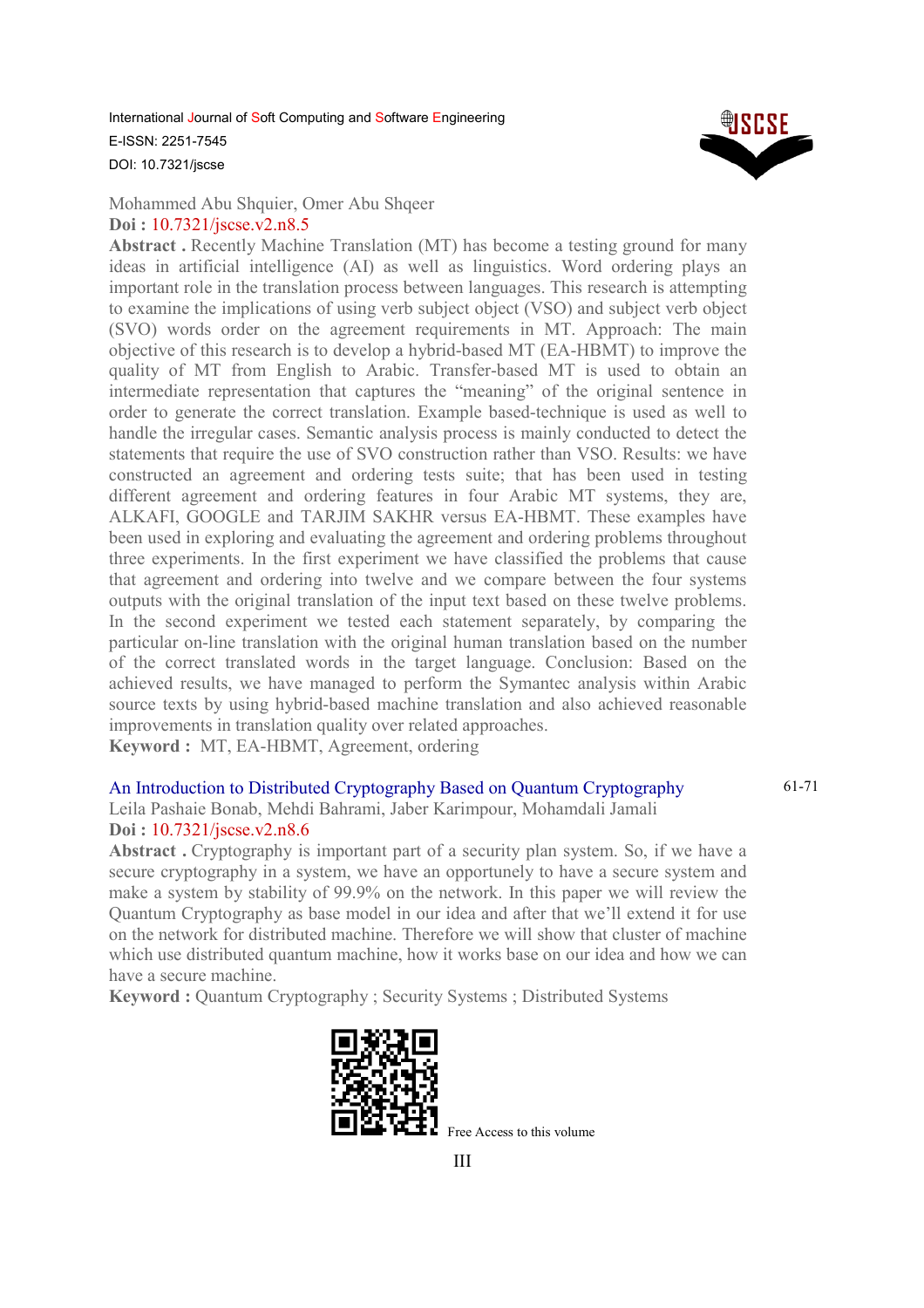

**Editorial Board** Vol. 2, No. 7, Aug 25, 2012

|                                        | V UI. 2, INU. <i>1</i> , Aug 29, 2012                     |
|----------------------------------------|-----------------------------------------------------------|
| Dr. Y. Sun,                            | Software Network Security,                                |
| <b>Washington State University,</b>    | Network Routing,                                          |
| USA                                    | High-Performance VLSI Software Systems,                   |
|                                        | Computer architecture.                                    |
| Dr. M. Beldjehem,                      | Software Engineering,                                     |
| <b>Ottawa University,</b>              | Object-Oriented Systems,                                  |
| $\blacktriangleright$ Canada           | <b>Project Management</b>                                 |
| Dr. Daniel Breaz,                      | Soft Computing, Quality Management,                       |
| University of Alba Iulia,              | Rational Unified Processing                               |
| <b>TE</b> Romania                      |                                                           |
| Dr. N. L. Braha,                       |                                                           |
| <b>University of Prishtina,</b>        | Software Engineering,                                     |
| Kosove                                 | Software Engineering Methods and Practices                |
| Dr. Brij Gupta,                        | Software Maintenance and Evaluation, Structured Analysis, |
| <b>University of New Brunswick,</b>    | Structuring (Large) OO Systems, Systems Engineering,      |
| $\blacktriangleright$ Canada           | Test Driven Development, UML                              |
| Dr. M. Nazir,                          | Network software Engineering,                             |
| <b>University of Oulu,</b>             |                                                           |
| $\blacksquare$ Finland                 | Data modeling                                             |
| Dr. José Enrique Armendáriz-<br>Iñigo, | Distributed Software Application & Distributed Software   |
| <b>University of Navarre,</b>          | Engineering,                                              |
| Spain                                  | Network Software Engineering                              |
|                                        |                                                           |